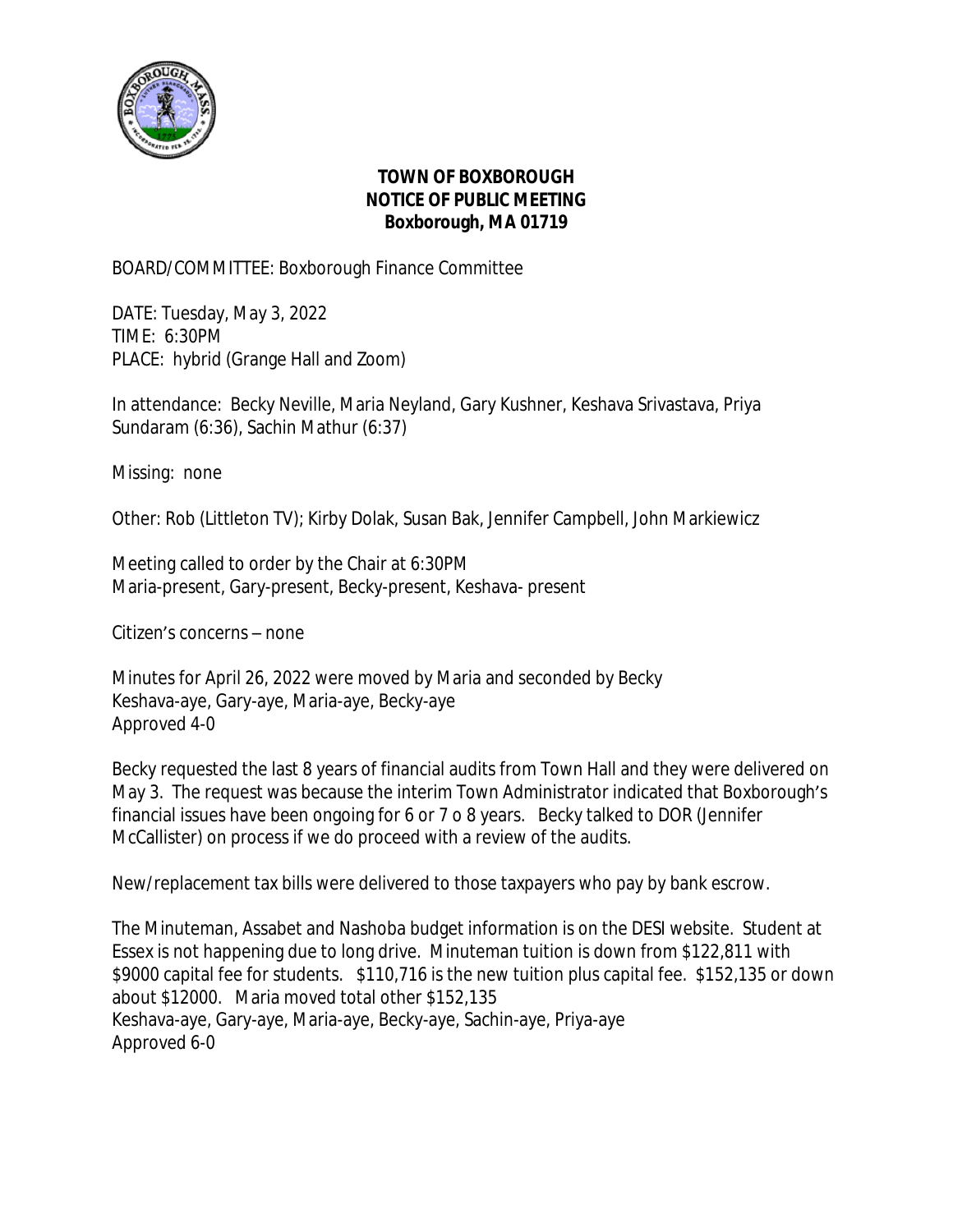

Assabet tuition \$39,000 and now \$17,234 Priya moved \$49,814 and Maria seconded Keshava-aye, Sachin-aye, Priya-aye Gary-aye, Maria-aye, Becky-aye Approved 6-0

Nashoba tuition from \$60,000 to \$54,429

Priya moved total other to \$92,429 and Maria seconded Keshava-aye, Sachin-aye, Priya-aye Gary-aye, Maria-aye, Becky-aye Approved 6-0

New budget a this point in the meeting is \$24,459,365 or 51%

The expectation is that a resident will move to remove the cruiser and the lieutenant from the budget. Becky has a memo from the chief on the lieutenant position. Becky will send the memo to the Select Board. There is a citizen who is asking why the FinCom is hiding capital in the operating budget. The FinCom policy is that when a recurring capital item is approved at ATM then it is moved to the operating budget for the following years. We have PPE and IT equipment in the operating budget along with the cruiser. Gary will check the recurring budgets for recurring capital.

The article 5 motion cannot include actual dollar amounts for State and cable as the State has not approved the budget. Instead, we will just indicate that along with free cash that we will use State funds, chapter 70 and cable funds without a dollar amount.

Gary asked about including the Tax Collector/treasurer salary in the motion. The TA indicates that the salary is in the range of the personal plan. Priya and Maria does not support. will table and ask the SB to bring to ATM.

The TA sent a letter today to the FinCom regarding the cuts in the executive offices even though we sent 2 letters to the TA asking to review and determine if any budgets could be cut.

Discussion on putting the \$2,000 back into the budget. What if the SB comes back next year and then wants their salary. Still have no indication from the SB on how they plan to use the funds. \$11,745 is the new budget with the \$2,000. Keshava moved adding \$2,000 to total other to \$11,745 and Priya seconded Keshava-aye, Sachin-aye, Priya-aye, Gary-aye, Maria-no, Becky-no Approved 4-2

New total budget is as of this point in the meeting \$24,461,365 and 5.1%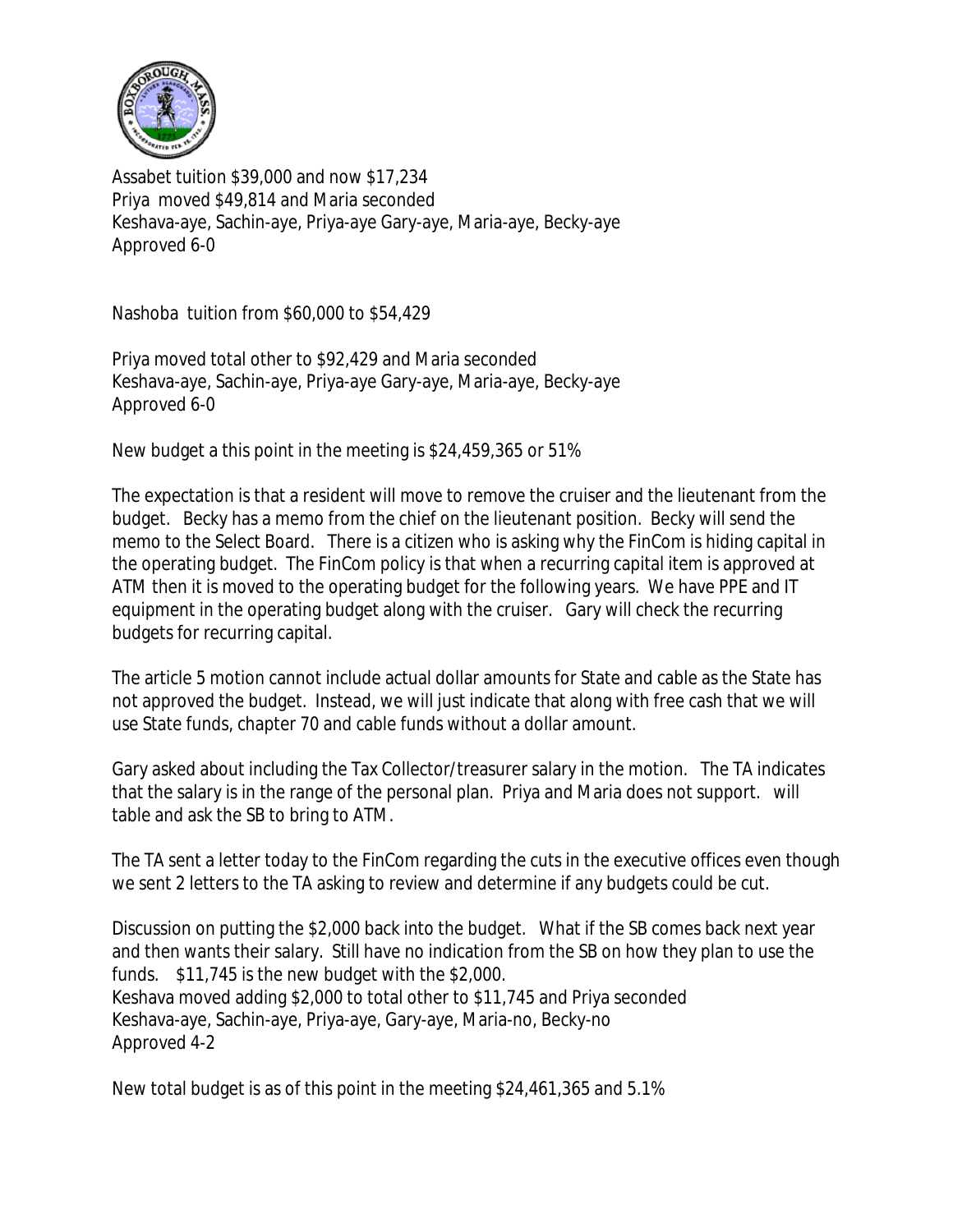

Gary moved total budget of \$24,461,365 and Maria seconded Keshava-aye, Sachin-aye, Priya-aye, Gary-aye, Maria-aye, Becky-aye Approved 6-0

Becky will send out the new budget (v11) to FinCom and SB Maria asked that the SB understand our process in Town of items on article 5 when the SB and FinCom do not agree. This is standard procedure and has occurred at many ATM over the years.

The FinCom discussed the usage of free cash for the operating budget. The TA wrote a note strongly questioning the usage of free cash. Boxborough typically uses free cash of around \$300,000 per year in our model. Last year by accident the motion did not use free cash and the FinCom decided to double the amount this year.

The FinCom reviewed the presentation. The department cuts will have vocational schools added. The presentation was corrected to show xxx for tax levy which leads to a xxx tax rate

Warrant reviewed for recommendations. article 4 -Sachin article 5 - Becky article 6 - Becky article 7 - Becky and Sachin will do the con Article 8 - Gary Article 9 - Becky Article 10 - Gary Article 11 - Sachin Article 12 - Sachin Article – 13 Becky Article- 14 Gary article -15 Gary article 16 - Gary article 17 – Sachin article 18-21 – Priya article 22 – Gary article 23- Priya pro and Maria – con article 24 – Maria article 25 – Gary article 26 – Gary article 27 – Sachin article 28 – Maria article 29 – Becky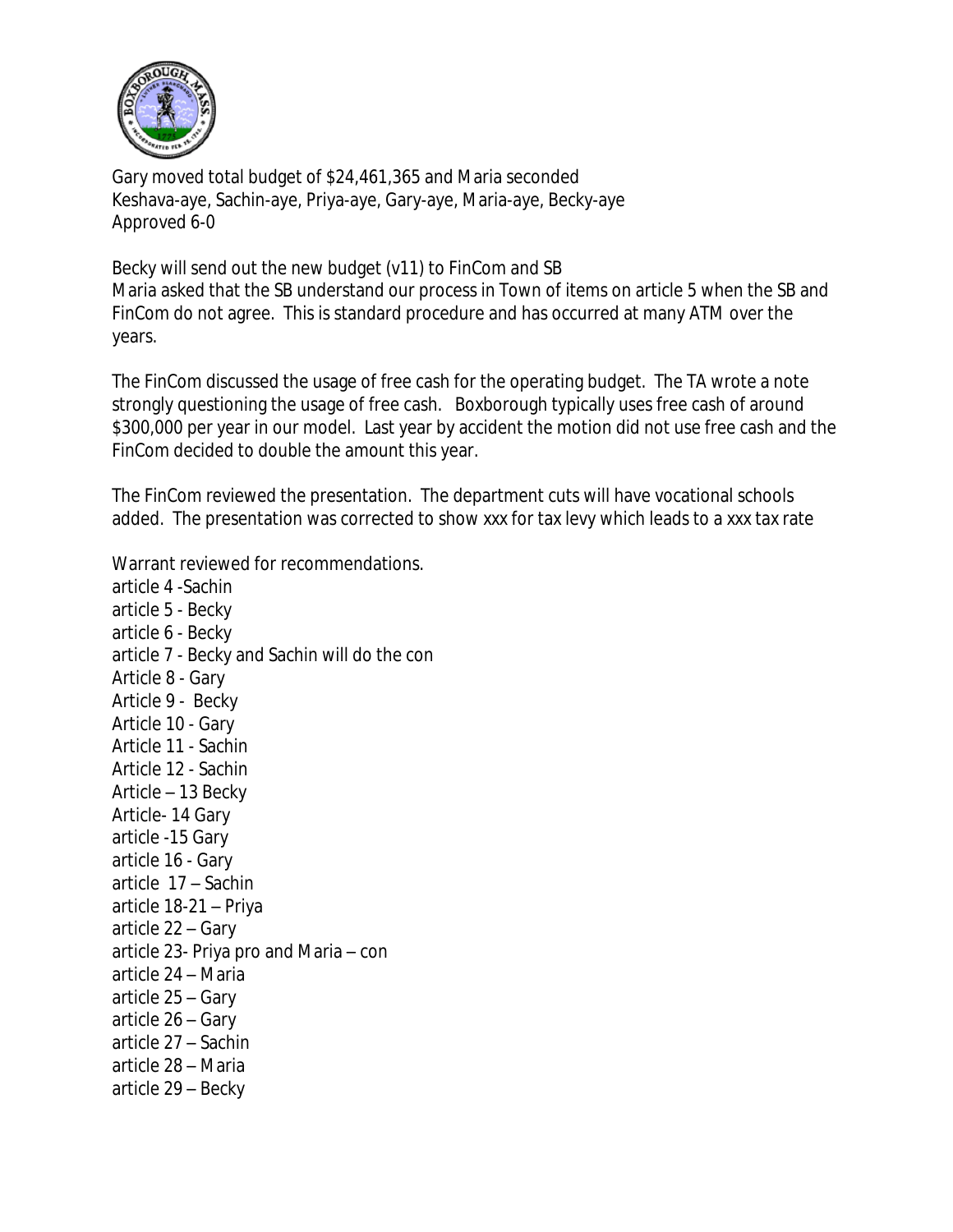

article 30 – Sachin article 31 – Gary article 32 – Becky article 33 – Becky article 34 – Becky article 35 - Becky

## L**iaison updates**

SB – 55 on the meeting; bond signed; lieutenants retiring on June 30. Discussed on interim candidate (internal or external). Search committee and look to include a TA from another town.

 $EDC -$ 

Planning board –

 $BLF -$ 

 $BBC -$ 

Personnel board –

RecCom –

Library –

Housing –

AB regional building committee –

Regional school meeting –

CPC –

 $CoA -$ 

Water resources –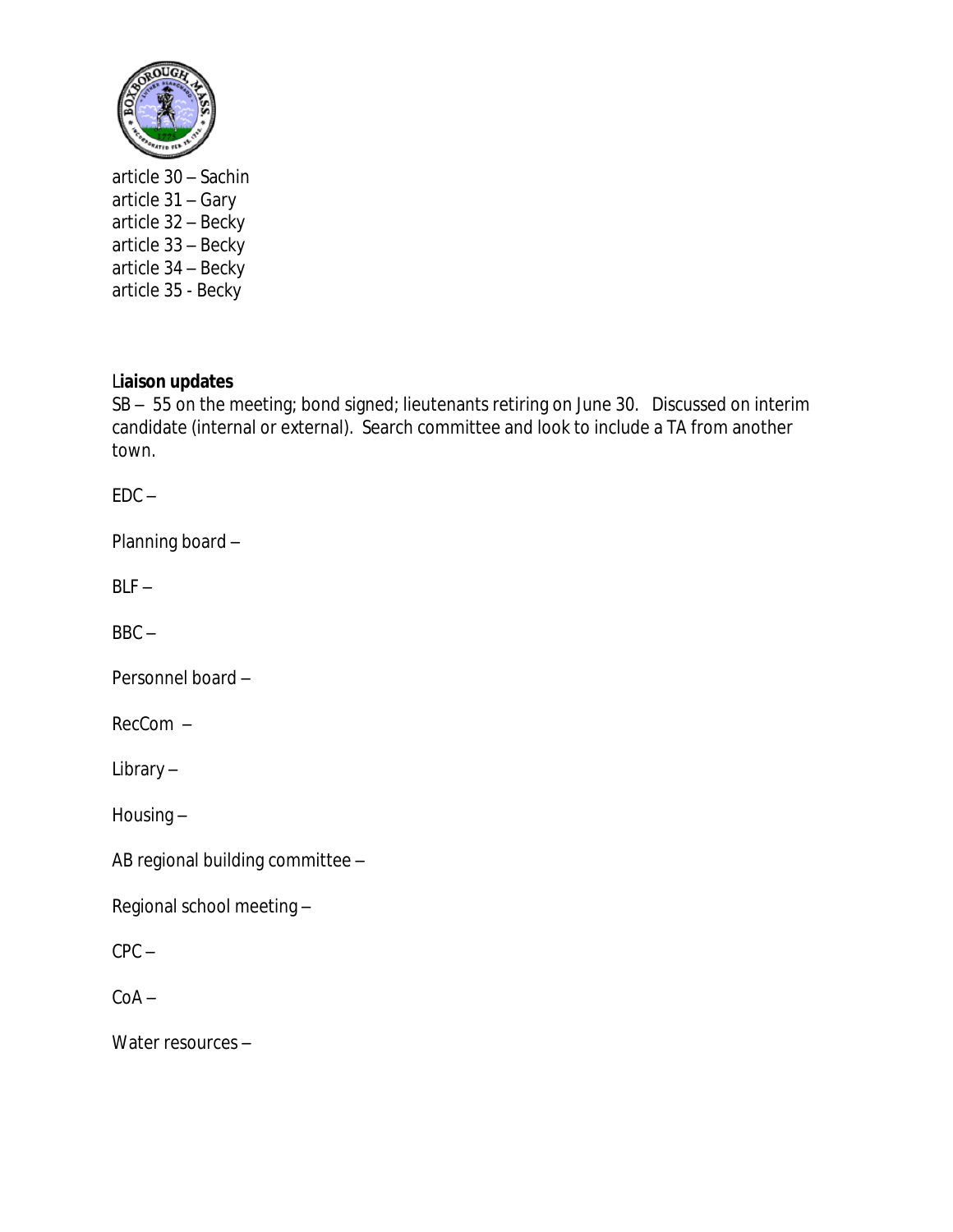

Sustainability – The committee would like to use funds to pay for a high school student to help, but not in the personal plan. Would need to work with the SB.

ConsCom –

Board of Health –

Historical commission –

Well being –

Correspondence – messages from TA re: free cash usage and salary for Treasurer/tax collector not being included in the motion.

Maria moved to adjourn, and Gary seconded Keshava-aye, Sachin-aye, Priya-aye, Gary-aye, Maria-aye, Becky-aye Approved 6-0

Adjourned at 9:20PM

Exhibits used: Minutes for April 26, 2022 Budget for FY2023 FinCom presentation Personal plan

Next meetings:

May 9 (ATM) if needed May 10 (ATM) if needed May 24